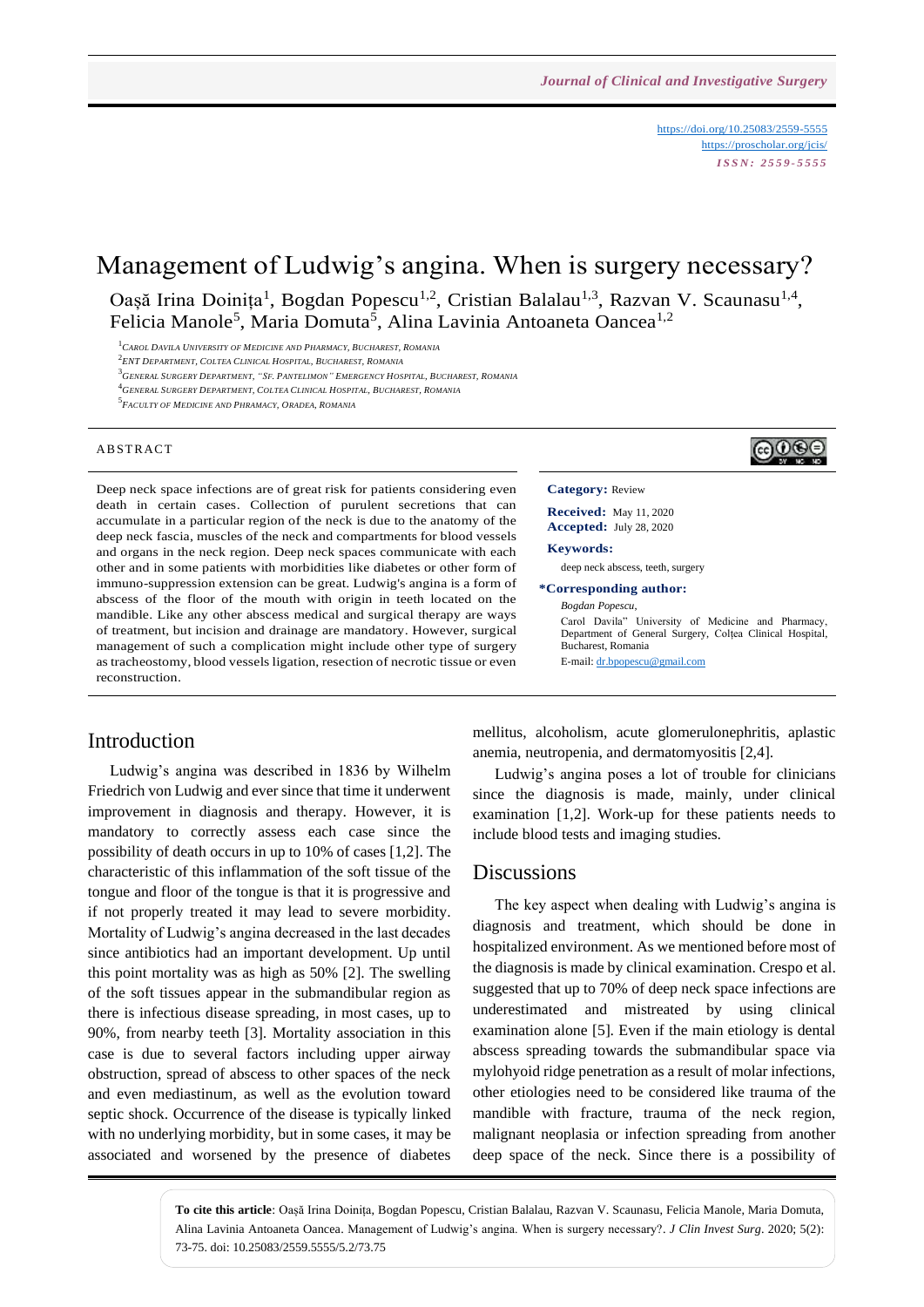infection spread from another primary site clinicians always need to assess the possibility of infection spreading towards other spaces than the submandibular space. A contiguous spread from the submandibular space towards the parapharyngeal space, lateral or posterior might lead to severe upper airway obstruction. Spread towards the deep spaces of the neck and mediastinum can lead to increased mortality or the possibility of severe impaired function of breathing, swallowing or speech.

The main concern after Ludwig's angina diagnosis has been made is to ensure the upper airway. In the likelihood of such an event nasal or oral intubation of the patient might be needed and, in severe cases of trismus, protrusion of the base of the tongue or encirclement of the upper airway might end up in tracheostomy necessity. Needless to point out that performing a tracheostomy in patients with deep neck space abscess is related to increased morbidity on its own. Therefore, rapid assessment of the clinical status, spread of infection, associated morbidity and patency of the upper airway is of outmost importance.

Treatment guidelines have been proposed so that optimal therapy is at hand. There is no one guideline generally accepted so that recommendations rely on clinical judgement of each particular case that comes with each clinicians' experience and depending on what medical, financial and medical staff resources each medical facility can provide [6]. In this matter it is safe to say that for our clinic naso-tracheal intubation with video assistance, which is the best approach for ventilating the patient, is not at hand so that in severe airway obstruction cases most patients benefit from tracheostomy. Considering a review of the airway protection for the Ludwig's angina patients' it is safe to say that tracheostomy is the most invasive and with most associated morbidity. We need to emphasize that nazo or oro-tracheal intubation without video assistance should not be performed since it can cause the rupture of the abscess with consecutive bleeding and purulent secretions getting in the lungs [5-7]. Aspiration pneumonia is one of the most lifethreatening situations linked to Ludwig's angina.

Suppurative complications that develop from the submandibular space cellulitis require intravenous antibiotic therapy and surgical drainage. Some studies consider that up to 65% of cases require surgical management [1,8]. However, all the patients that were treated in our department underwent incision drainage therapy. We can consider that one of the reasons for this situation is that case selection implies that most of the complicated cases are referred to our department. All patients underwent clinical examination and endoscopic examination of the oropharynx, hypopharynx and larynx, as well as mandatory CT scan upon hospital admission.

Blood testing, allergy testing for drugs and general clinical examination completed the assessment.

Considering that the most incriminated pathogens leading to abscess formation in the submandibular space are Streptococcus species, Fusobacterium, Bacteroides spp., Staphylococcus spp., Actinomyces and gramnegative bacilli, we are using an intravenous antibiotic association regime of at least two different classes. Since this is an infection antibiotics administration must be initiated as soon as possible once we have confirmation of negative allergic reaction to recommended substances. Our most commonly used association of antibiotics is penicillin-based antibiotics, clindamycin and metronidazole, as suggested by studies that certify their efficacy [2]. If penicillin allergy is proven we can switch to an association of high doses of vancomycin and cefepime or aztreonam in association with metronidazole. Antibiotic therapy should be chosen according to the patients' status, co-morbidities (i.e. severely immunocompromised patients, severe sepsis or septic shock) or known site of infection. Initiation of therapy is empiric and is further guided by the examination of purulent secretions obtained from the abscess either by fine needle aspiration with ecographic guidance or after surgical drainage. Some case reports emphasized the benefit of early steroid use [9,10].

If the status of the patient does not require airway management and drainage of the abscess at admission intravenous antibiotic and steroid administration should be continued for 48 hours and a new evaluation of the case should be performed after.

#### *Surgical management*

Two types of surgical interventions are used to treat severe Ludwig's angina cases drainage and tracheostomy. The aforementioned surgical interventions might be completed with other type of surgery since submandibular space abscess can spread to other deep neck spaces of the neck and mediastinum. Necrotic tissue debridement, either soft or bone, might be necessary to control the local and systemic evolution of the disease. Tracheostomy performed for Ludwig's angina patients has its own possible complications but is mandatory in cases in which nasal or buccal intubation are not possible. Our Ludwig's angina surgical patients underwent tracheostomy due to the severity of the airway impairment, some of them awake and under local anesthesia. It has been a more recent approach to aggressive management of the upper airway in these cases so that a more conservative care should be considered, as it was pointed out by Wolfe et al. [11]. However, when discussing therapy cost-related Potter et al. suggested that tracheotomy performed in these patients allowed an earlier discharge of the patient from the ICU, thus decreasing lower ICU and overall costs of